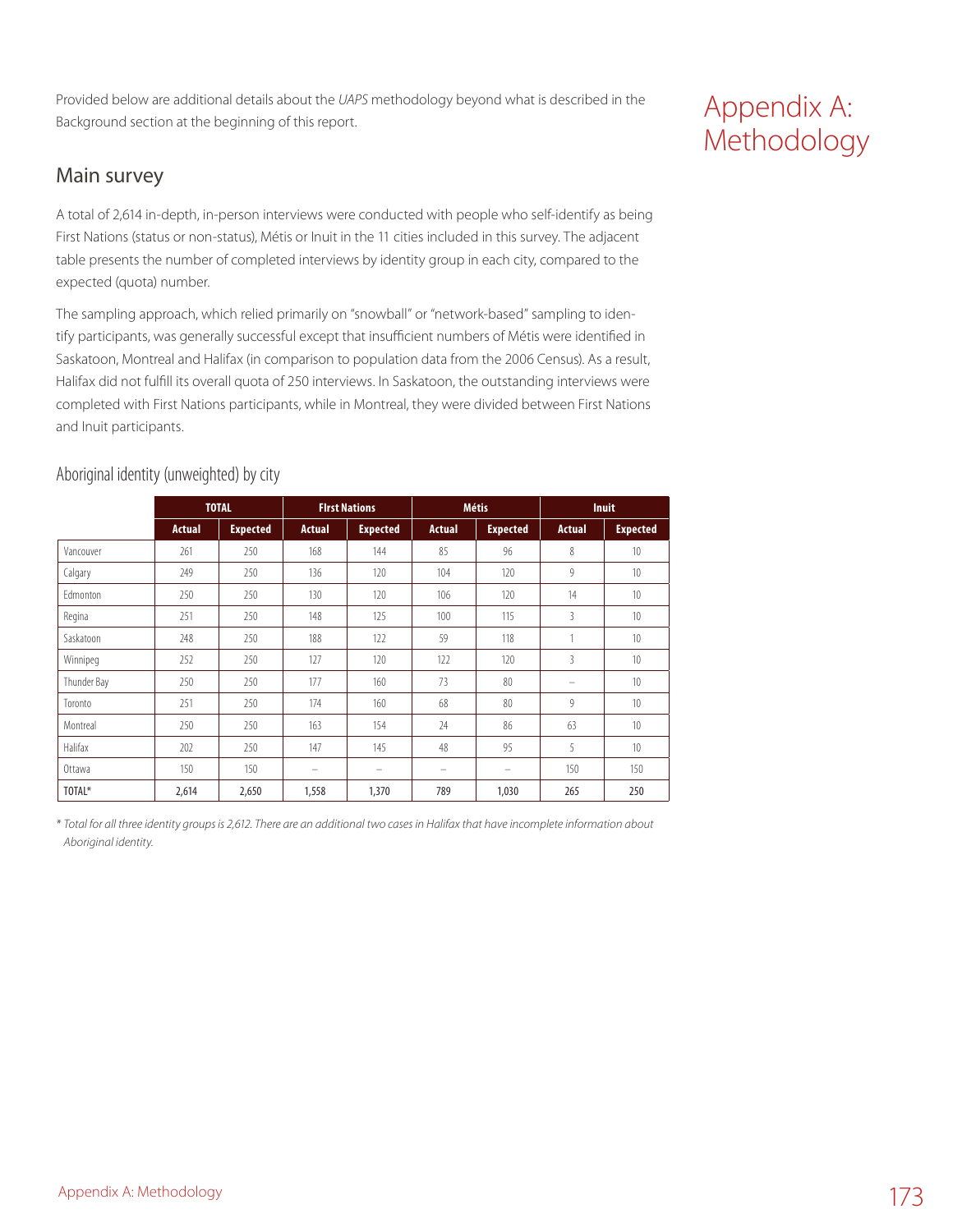The final sample distribution for the 11 cities is as follows:

### Final sample distribution by city

|                     | <b>Aboriginal</b><br>identity<br>population | Percentage of<br>population (%) | $\mathbf n$<br>(unweighted) | 'n<br>(weighted) |
|---------------------|---------------------------------------------|---------------------------------|-----------------------------|------------------|
| Vancouver           | 40,310                                      | 14.1%                           | 261                         | 383              |
| Calgary             | 26,575                                      | 9.3%                            | 249                         | 244              |
| <b>Fdmonton</b>     | 52,100                                      | 18.2%                           | 250                         | 452              |
| Regina              | 17,105                                      | 6.0%                            | 251                         | 134              |
| Saskatoon           | 21,535                                      | 7.5%                            | 248                         | 171              |
| Winnipeg            | 68,385                                      | 23.9%                           | 252                         | 609              |
| Thunder Bay         | 10,055                                      | 3.5%                            | 250                         | 91               |
| Toronto             | 26,575                                      | 9.3%                            | 251                         | 278              |
| Montreal            | 17,865                                      | 6.2%                            | 250                         | 169              |
| Halifax             | 5,320                                       | 1.9%                            | 202                         | 50               |
| Ottawa (Inuit only) | $730**$                                     | $\ast$                          | 150                         | $\overline{7}$   |
| <b>TOTAL</b>        | 286,555                                     | 100%                            | 2,614                       | 2,589            |

*\* Less than 0.5%*

*\*\* Inuit population data only*

Interviewing was conducted on a staggered basis, as follows:

### Interviewing dates by city

|             | <b>Start date</b>  | <b>End date</b> |
|-------------|--------------------|-----------------|
| Calgary     | March <sub>2</sub> | July 26         |
| Halifax     | March 5            | June 4          |
| Winnipeg    | March 24           | July 15         |
| Fdmonton    | April 3            | June 25         |
| Vancouver   | April 7            | August 6        |
| Regina      | April 10           | July 21         |
| Thunder Bay | April 21           | June 1          |
| Montreal    | May 1              | July 7          |
| Ottawa      | May 8              | August 18       |
| Toronto     | May 29             | August 3        |
| Saskatoon   | June 18            | October 4       |

At the analysis stage, the data were weighted by age, gender and education within Aboriginal identity, and by city overall to accurately reflect the distribution of the population according to the 2006 Census.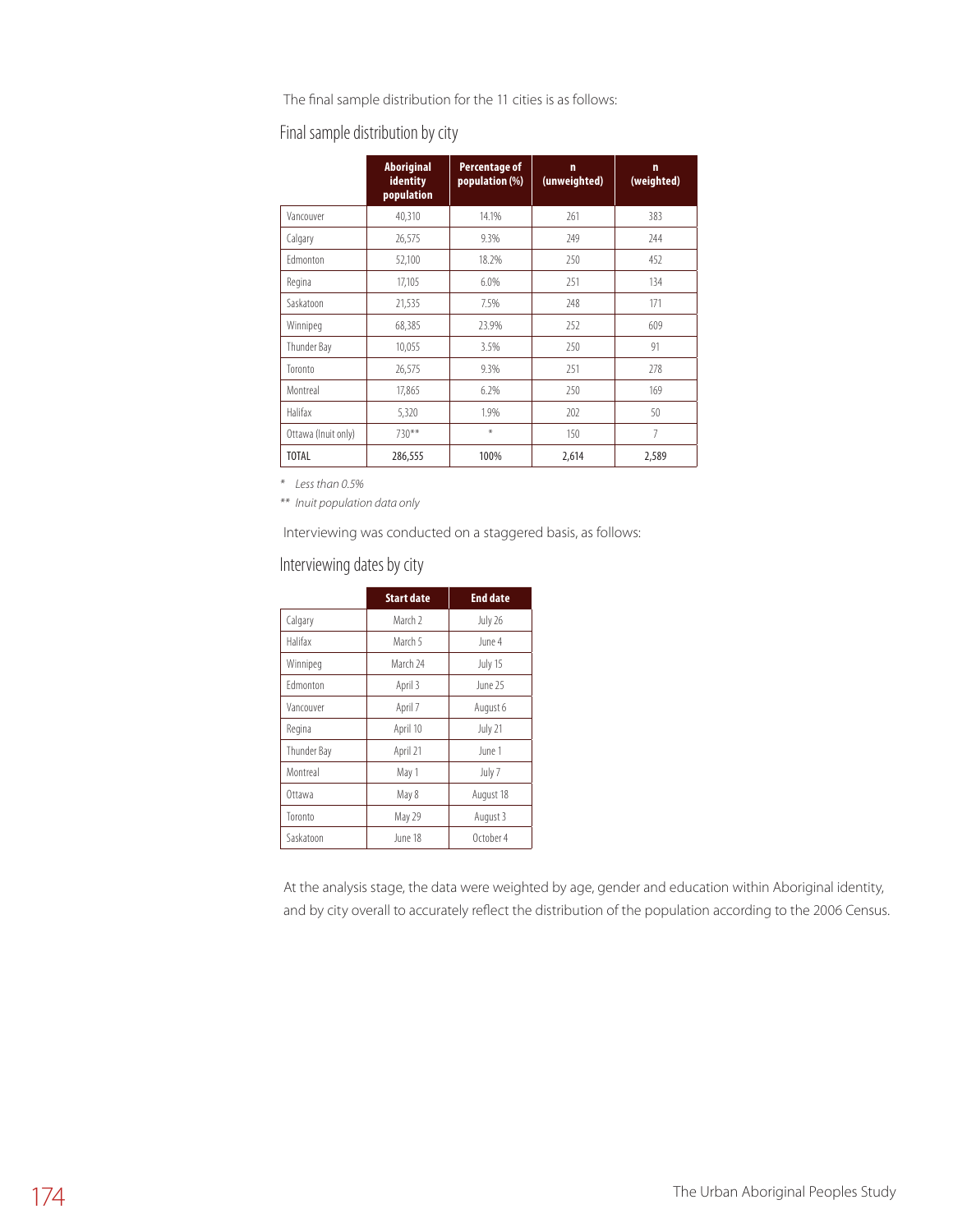## Survey of non-Aboriginal Canadians

The sampling method was designed to complete 250 telephone interviews with non-Aboriginal people aged 18 and older living in households randomly selected in each of the urban centres in which the main survey was conducted: Vancouver, Calgary, Edmonton, Regina, Saskatoon, Winnipeg, Thunder Bay, Toronto, Montreal and Halifax (excluding Ottawa), for a total of 2,500 interviews. The final sample was distributed as follows:

|              | Percentage<br>of population | n (unweighted) | n (weighted) | Margin of error* |
|--------------|-----------------------------|----------------|--------------|------------------|
| Halifax      | 2.6%                        | 250            | 69           | ± 6.2            |
| Montreal     | 25.2%                       | 250            | 613          | ± 6.2            |
| Toronto      | 34.7%                       | 250            | 847          | ± 6.2            |
| Thunder Bay  | 0.9%                        | 250            | 32           | $\pm 6.2$        |
| Winnipeg     | 4.8%                        | 250            | 123          | $\pm 6.2$        |
| Saskatoon    | 1.6%                        | 250            | 42           | ± 6.2            |
| Regina       | 1.3%                        | 250            | 45           | ± 6.2            |
| Edmonton     | 7.0%                        | 251            | 178          | $\pm 6.2$        |
| Calgary      | 7.2%                        | 250            | 184          | ± 6.2            |
| Vancouver    | 14.8%                       | 250            | 367          | ± 6.2            |
| <b>TOTAL</b> | 100%                        | 2,501          | 2,501        | ± 2.0            |

### Final sample distribution by CMA

\* *Described in percentage points, at the 95% confidence level. A margin of error can be calculated for this study because it is based on a probability sample (that is, when every member of the target population has a known probability of being selected).*

Environics uses a sampling method in which sample is generated using the RDD (random digit dialling) technique. Samples are generated using a database of active phone ranges. These ranges are made up of a series of contiguous blocks of 100 contiguous phone numbers and are revised three to four times per year after a thorough analysis of the most recent edition of an electronic phonebook. Each number generated is put through an appropriate series of validation procedures before it is retained as part of a sample. Each number generated is looked up in a recent electronic phonebook database to retrieve geographic location, business indicator and "do not call" status.

The postal code for listed numbers is verified for accuracy and compared against a list of valid codes for the sample stratum. Non-listed numbers are assigned a "most probable" postal code based on the data available for all listed numbers in the phone exchange. This technique ensures both unlisted numbers and numbers listed after the directory is published are included in the sample.

From within each multi-person household contacted, participants 18 years of age and older were screened for random selection using the "most recent birthday" method. The use of this technique produces results that are as valid and effective as enumerating all persons within a household and selecting one randomly. Participants were also screened to ensure they *do not* self-identify as an Aboriginal person. Incentives are not typically used for surveys of the general population, and were not used for this survey.

At the data analysis stage, the final sample was weighted by age, gender and education within CMA, and by CMA overall, to ensure the results are fully proportionate to the actual distribution of the adult Canadian population according to the 2006 Census.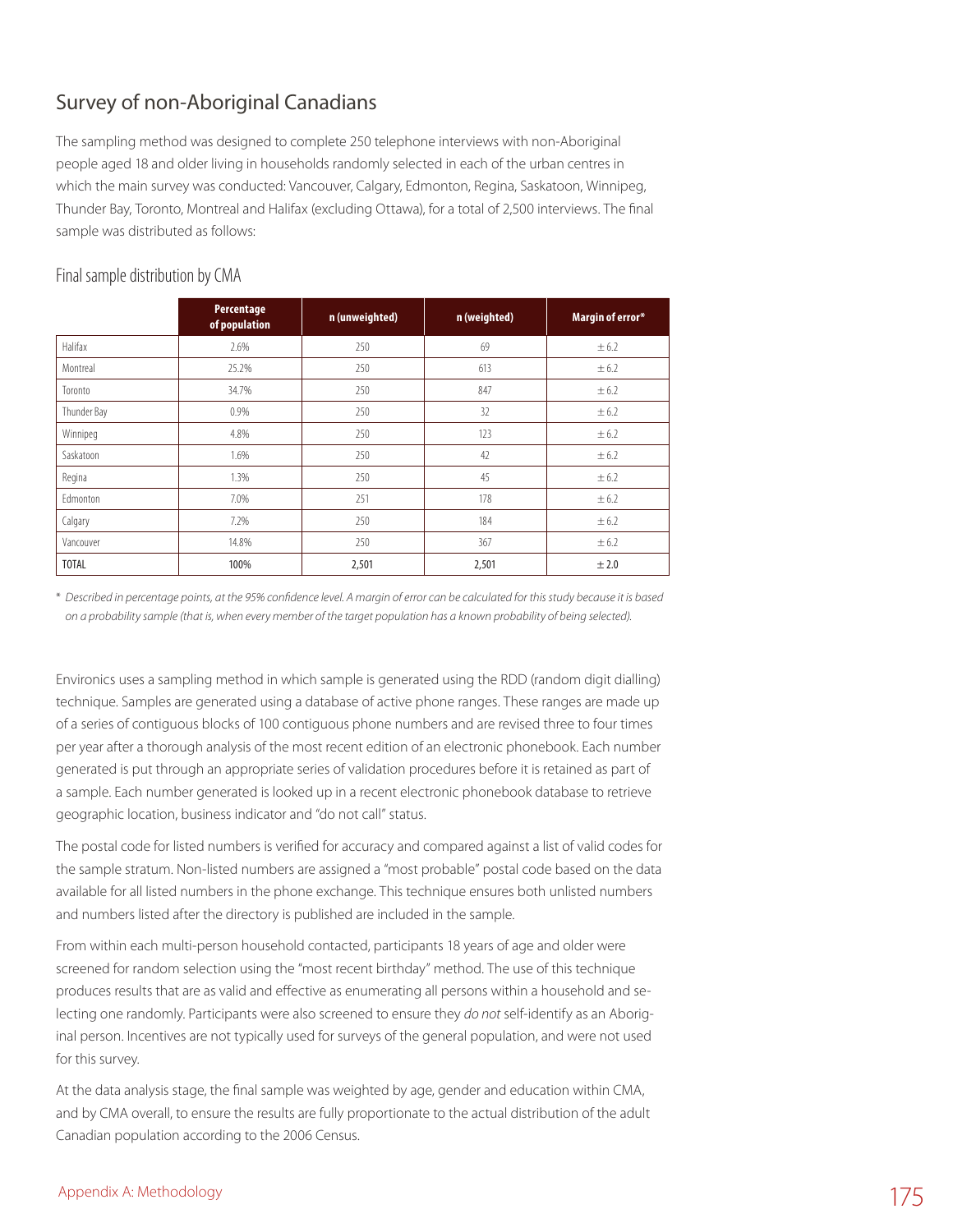Telephone interviewing was conducted at Environics' central facilities in Toronto and Montreal. Field supervisors were present at all times to ensure accurate interviewing and recording of responses. During fieldwork, 10 percent of each interviewer's work was unobtrusively monitored for quality control. All fieldwork was conducted in accordance with the professional standards established by the Marketing Research and Intelligence Association (MRIA), as well as applicable federal legislation (PIPEDA). The introduction of the survey included reference to the fact that it is registered with the National Survey Registration System. The average length of time to complete a survey interview was 27.5 minutes.

The effective response rate for this survey is seven percent.<sup>59</sup> This is calculated as the number of responding participants (completed interviews, disqualifications and over-quota participants – 2,880), divided by unresolved numbers (busy, no answer – 14,461) plus non-responding households or individuals (refusals, language barrier, missed callbacks – 22,180) plus responding participants (2,880) [R/(U+IS+R)].

The disposition of all dialled sample is presented in the table below.

| Total sample dialled                         | 52,654 |
|----------------------------------------------|--------|
| UNRESOLVED NUMBERS (U)                       | 14,461 |
| Busy                                         | 204    |
| No answer                                    | 4,923  |
| Voicemail/Answering machine                  | 9,334  |
| RESOLVED NUMBERS<br>(Total minus Unresolved) | 38,193 |
| OUT OF SCOPE (Invalid/non-eligible)          | 13,133 |
| Non-residential                              | 1,322  |
| Not-in-service                               | 10,271 |
| Fax/modem                                    | 1,540  |
| IN SCOPE NON-RESPONDING (IS)                 | 22,180 |
| Refusals - household                         | 15,018 |
| Refusals - participant                       | 2,523  |
| Language barrier                             | 1,083  |
| Callback missed/participant not available    | 3,422  |
| Break-offs (interview not completed)         | 134    |
| IN SCOPE RESPONDING (R)                      | 2,880  |
| Disqualified                                 | 167    |
| Ouota filled                                 | 212    |
| Completed                                    | 2,501  |
| RESPONSE RATE $[R / (U + IS + R)]$           | 7%     |

#### Completion results

<sup>59</sup> This response rate calculation is based on a formula developed by MRIA in consultation with the Government of Canada (Public Works and Government Services).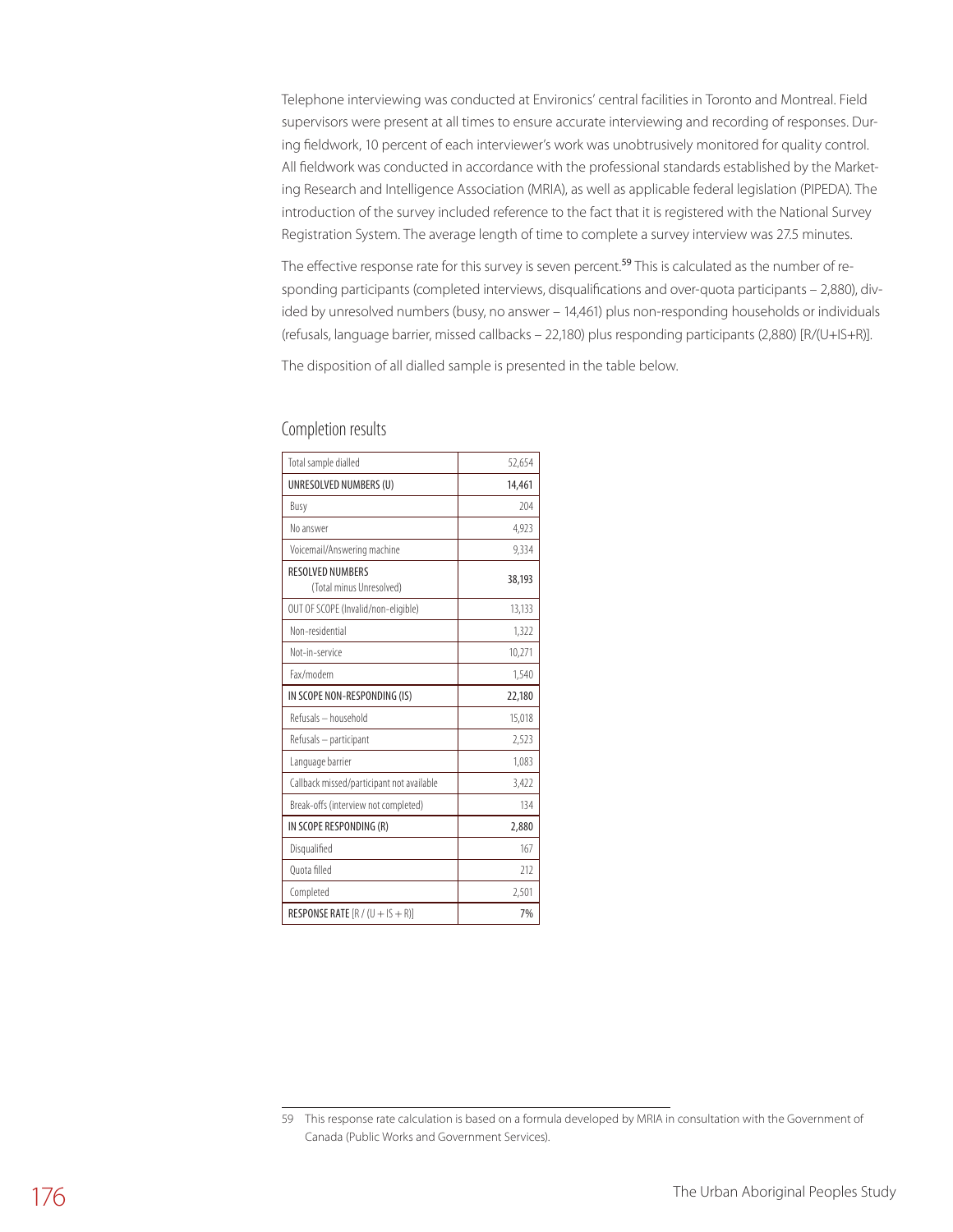## NAAF pilot survey

The results of the National Aboriginal Achievement Foundation pilot survey are based on an on-line survey with a sample of 182 current and past NAAF scholarship recipients.

The survey was conducted by Environics using a secure, fully featured web-based survey environment according to the following steps:

- • Environics programmed the questionnaire into survey software and hosted the survey on a secure server. A "beta test" link was used to review the survey on-line for final approval.
- • Invitation e-mails were sent to the 296 NAAF scholars who opted-in to the survey. The e-mails included the URL link to the survey and a unique password.
- • Technical support was provided to survey participants as required. Steps were taken to assure (and also guarantee) complete confidentiality and anonymity of survey responses.
- • Environics electronically captured all survey responses as they were submitted, and created an electronic data file that was coded and analyzed (including open-ended responses).

Assigning a unique identifier (password) to each participant ensured that only one version of the survey was accepted per participant. The unique identifier permitted participants to return to the survey if interrupted during completion. Each time the participant entered the survey, it opened at the point where they left off. The on-line form did not permit moving backwards through the survey, so that earlier responses were not altered after reading later questions. The average length of time to complete a survey was 25.7 minutes. Each participant who completed the survey was paid a cash incentive as a thank you for their time.

The survey was launched on June 16, 2009. Reminder e-mails were sent on June 23 and 30 to those who had not yet completed the survey, and the survey was closed on July 6. Each stage of the survey process generated the following response:

- • 126 surveys completed following initial e-mail
- • 43 surveys completed following 1st reminder e-mail
- • 13 surveys completed following 2nd reminder e-mail

The overall participation rate for this study is 65 percent (calculated as the number of completed surveys expressed as a proportion of all emails not returned as undeliverable ["bounced"]). The breakdown is as follows:

|                                                | #   | %   |
|------------------------------------------------|-----|-----|
| E-mails sent:                                  | 296 | 100 |
| "Bounced" (presumed address incorrect)         | 14  |     |
| E-mails received:                              | 282 | 100 |
| Incompletes                                    | 8   |     |
| Completed surveys                              | 182 | 65  |
| Participation rate (Completes/emails received) |     | 65% |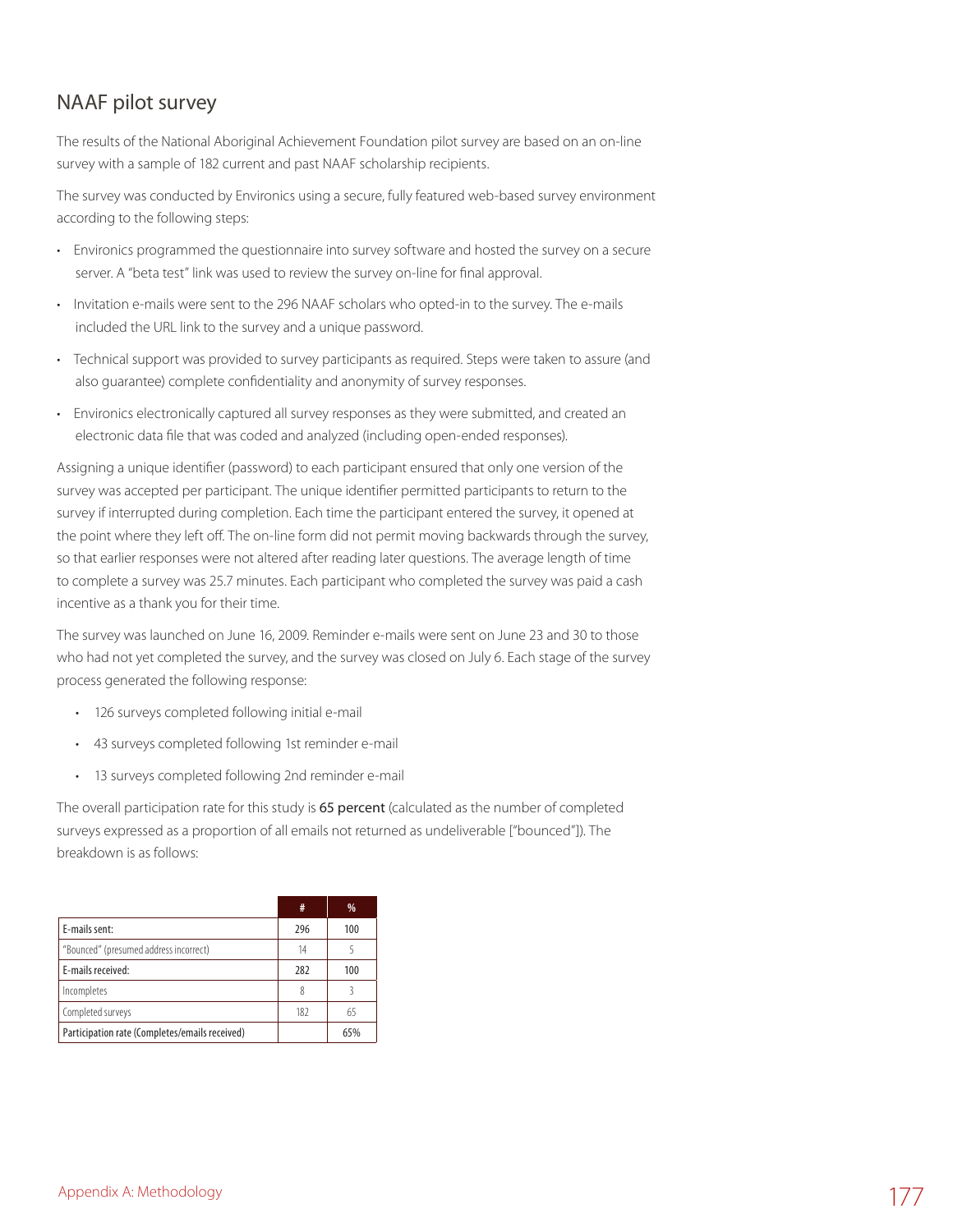Coding of the NAAF on-line survey was conducted using the codeframes developed for the main survey, for questions that are identical between the two studies. Codeframes were also developed for the few open-ended questions that were unique to the NAAF survey. The data were not weighted for analysis purposes, in the absence of comprehensive population statistics on which to base the weighting.

The table below provides a profile of NAAF scholars who participated in the survey.

|                                                | <b>TOTAL (%)</b> |
|------------------------------------------------|------------------|
| <b>IDENTITY</b>                                |                  |
| <b>First Nations</b>                           | 57               |
| Métis                                          | 38               |
| Inuit                                          | 3                |
| Non-status                                     | $\overline{2}$   |
| <b>GENDER</b>                                  |                  |
| Men                                            | 21               |
| Women                                          | 78               |
| AGE                                            |                  |
| $18 - 24$                                      | 23               |
| $25 - 29$                                      | 25               |
| $30 - 34$                                      | 25               |
| $35 - 39$                                      | 14               |
| $40+$                                          | 12               |
| <b>INCOME</b>                                  |                  |
| $<$ \$10,000                                   | 19               |
| \$10,000 - \$30,000                            | 26               |
| \$30,000 - \$60,000                            | 20               |
| \$60,000 - \$80,000                            | 14               |
| $$80,000+$                                     | 12               |
| Refused                                        | 9                |
| <b>CURRENT PROVINCE/TERRITORY OF RESIDENCE</b> |                  |
| Newfoundland and Labrador                      | 2                |
| Prince Edward Island                           | $\overline{a}$   |
| Nova Scotia                                    | 2                |
| New Brunswick                                  | 1                |
| Ouebec                                         | 5                |
| Ontario                                        | 37               |
| Manitoba                                       | 13               |
| Saskatchewan                                   | 5                |
| Alberta                                        | 16               |
| <b>British Columbia</b>                        | 15               |
| Yukon                                          | 1                |
| Northwest Territories                          | 1                |
| Nunavut                                        |                  |
| YEAR OF MOST RECENT NAAF SCHOLARSHIP           |                  |
| 2009                                           | 18               |
| 2008                                           | 49               |
| 2005-2007                                      | 26               |
| Prior to 2005                                  | 7                |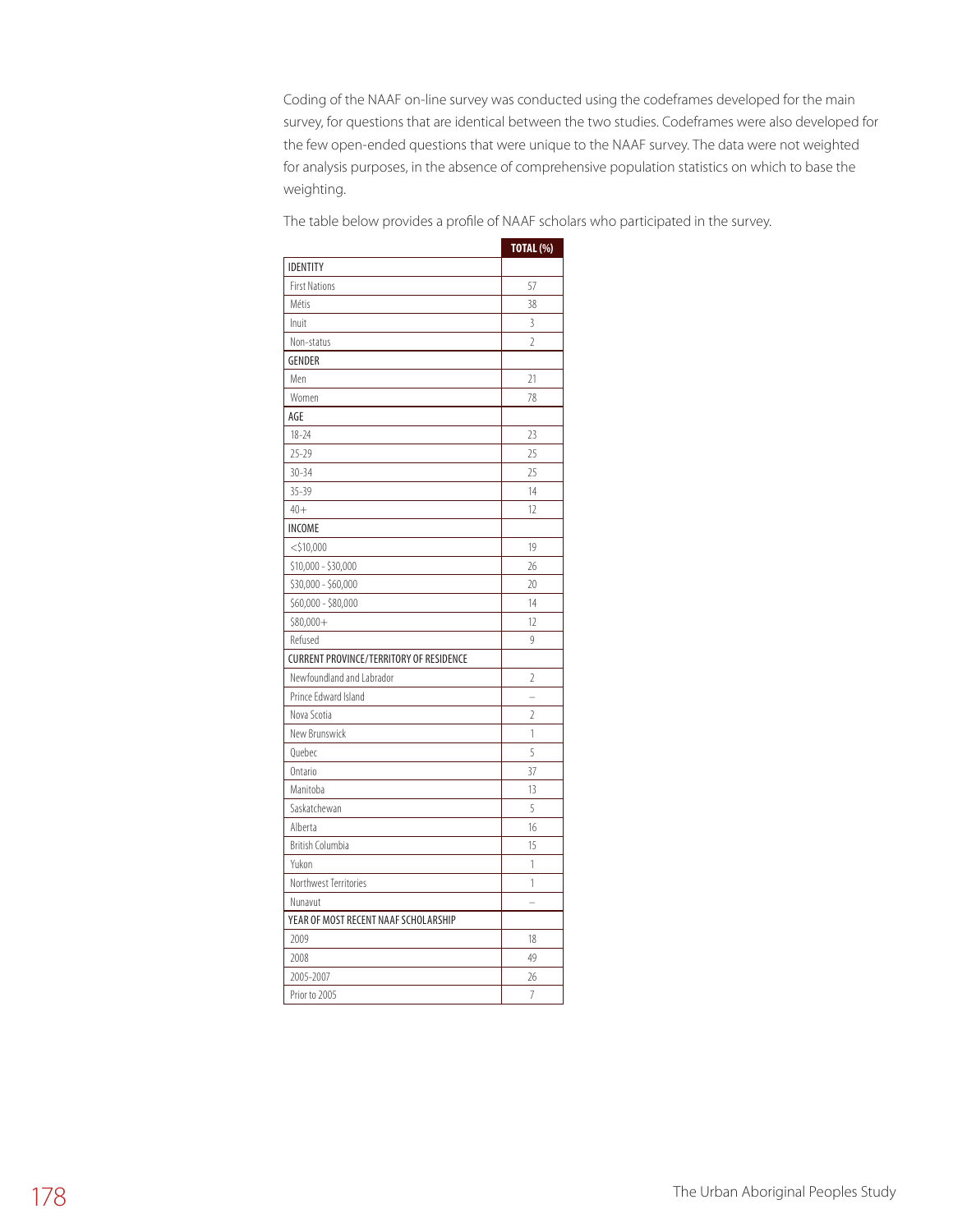### Segmentation analysis

The segmentation for the Non-Aboriginal portion of the *UAPS* study was developed by examining multiple solutions built up using two different clustering methods. To begin, a series of questions were chosen to act as the basis of the segmentation. The goal of the segmentation was to find natural clusters based on attitudes toward Aboriginal culture, responsibility and contribution to Canadian society. A few questions regarding the more general topic of multiculturalism were also included. In total, 21 questions were prepped and cleaned to this end – involving imputation for missing data, creating binaries of nominal questions, reordering values when necessary, etc.

The first method utilized latent class modeling (Latent Gold software). Solutions of three to six clusters were examined for robustness, face validity, and distinction as cross-tabulated with a variety of other values questions, behaviour and demographics.

The process was repeated using k-means clustering within SPSS – also generating three to six solutions and examining as above, comparing and contrasting with solutions within this method as well as the solutions generated using latent class analysis. All the solutions were combined into one SPSS data and, using cross-tabulation, we were able to understand the evolution and differences as sets of participants were jostled in and out of the segments – giving us a sense of robustness and stability of the various models and segments within each.

The four segment latent class solution proved to have the most explanatory force, stability and utility.

The following questions from the *UAPS* non-Aboriginal survey were used in the segmentation analysis:

- Q2. What do you think makes Canada unique?
- Q3f. Do you think [multiculturalism] is very important, somewhat important, not very important or not at all important in *defining Canada?*
- Q4a. Please tell me whether you totally agree, somewhat agree, somewhat disagree or totally disagree with the following statement: "There is room for a variety of languages and cultures in this country."
- Q5. Overall, how much impact do you people like you can have in making your city a better place to live?
- Q7. Over the past few years, has your impression of Aboriginal people gotten better or worse, or stayed the same?
- Q9. In what ways, if any, do you think Aboriginal people are different from non-Aboriginal people?
- Q10. Which of the following two statements best represents how you think about Aboriginal people?

Aboriginal people are just like other cultural or ethnic groups in Canada's multicultural society

Aboriginal people have unique right and privileges as the first inhabitants of Canada

Q11. Do you think most Aboriginal people want to…?

 Give up their cultural practices and traditions and fully adopt the customs and way of life of other Canadians

Keep their cultural practices and traditions but actively participate in the larger Canadian society

 Preserve their cultural practices and traditions by having as little contact as possible with Canadian society

## Appendix A: Methodology  $179$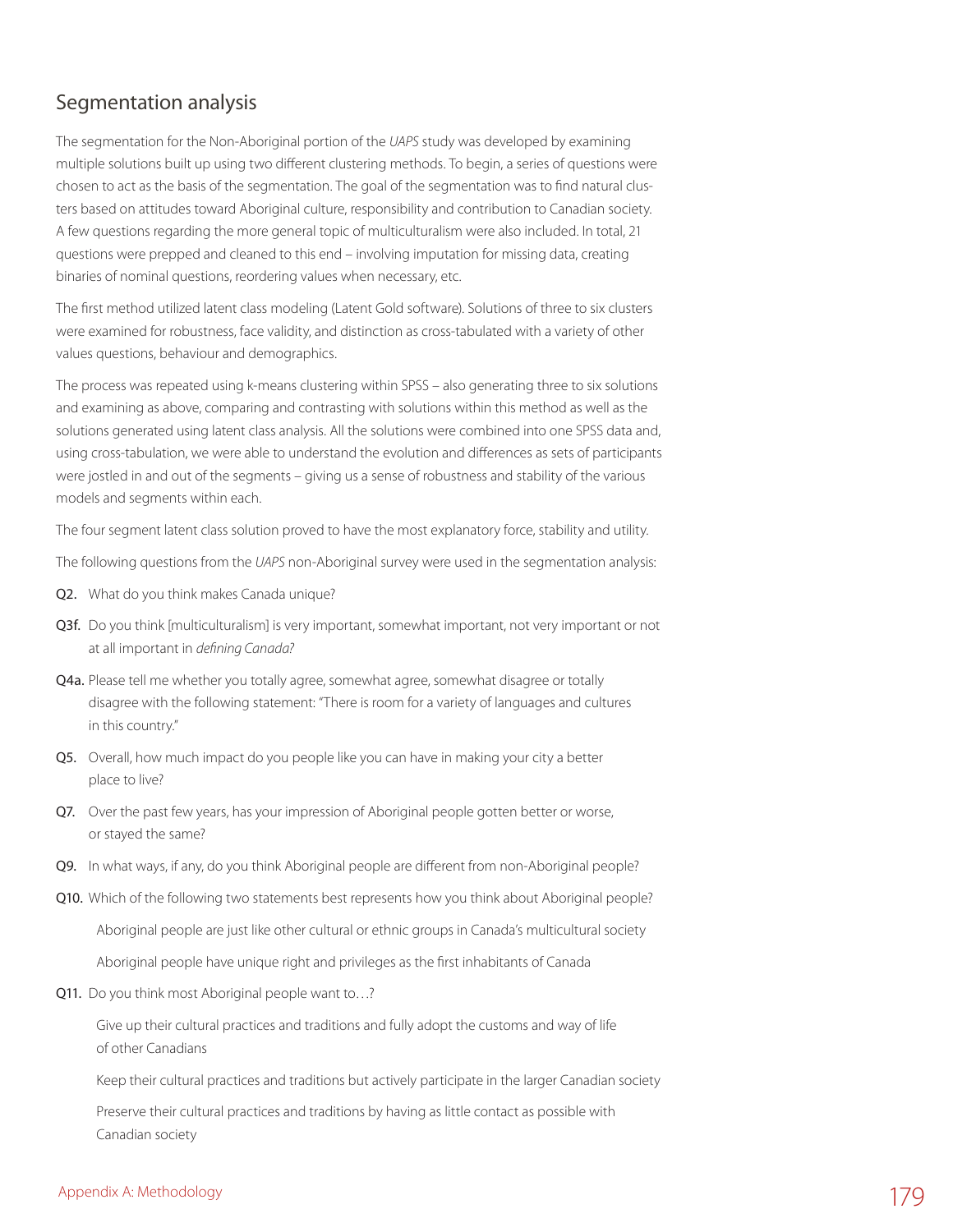Q13. How much of a contribution do you think Aboriginal people and their culture have made in each of the following areas? Have they made a major contribution, a moderate contribution, a minor contribution, or no contribution to?

Canada's national identity

Culture and the arts

Our connection with and respect for nature

Q18. In your opinion, have Aboriginal people in Canada largely caused their own problems *or* have the problems been caused primarily by the attitudes of Canadians and the policies of governments?

Aboriginal people in Canada have largely caused their own problems

 The problems have been caused primarily by the attitudes of Canadians and the policies of governments

- Q24. Do you think Aboriginal people are often, sometimes, rarely or never the subject of *discrimination* in Canadian society today?
- Q25. In Canada, do you think Aboriginal people are subject to more, less or about the same amount of discrimination as each of the following groups?
	- a. Jews
	- c. Blacks
	- d. Chinese
	- e. Pakistanis or East Indians
	- f. Muslims

Q26. Would you say that Canada's justice system generally treats Aboriginal people fairly or unfairly?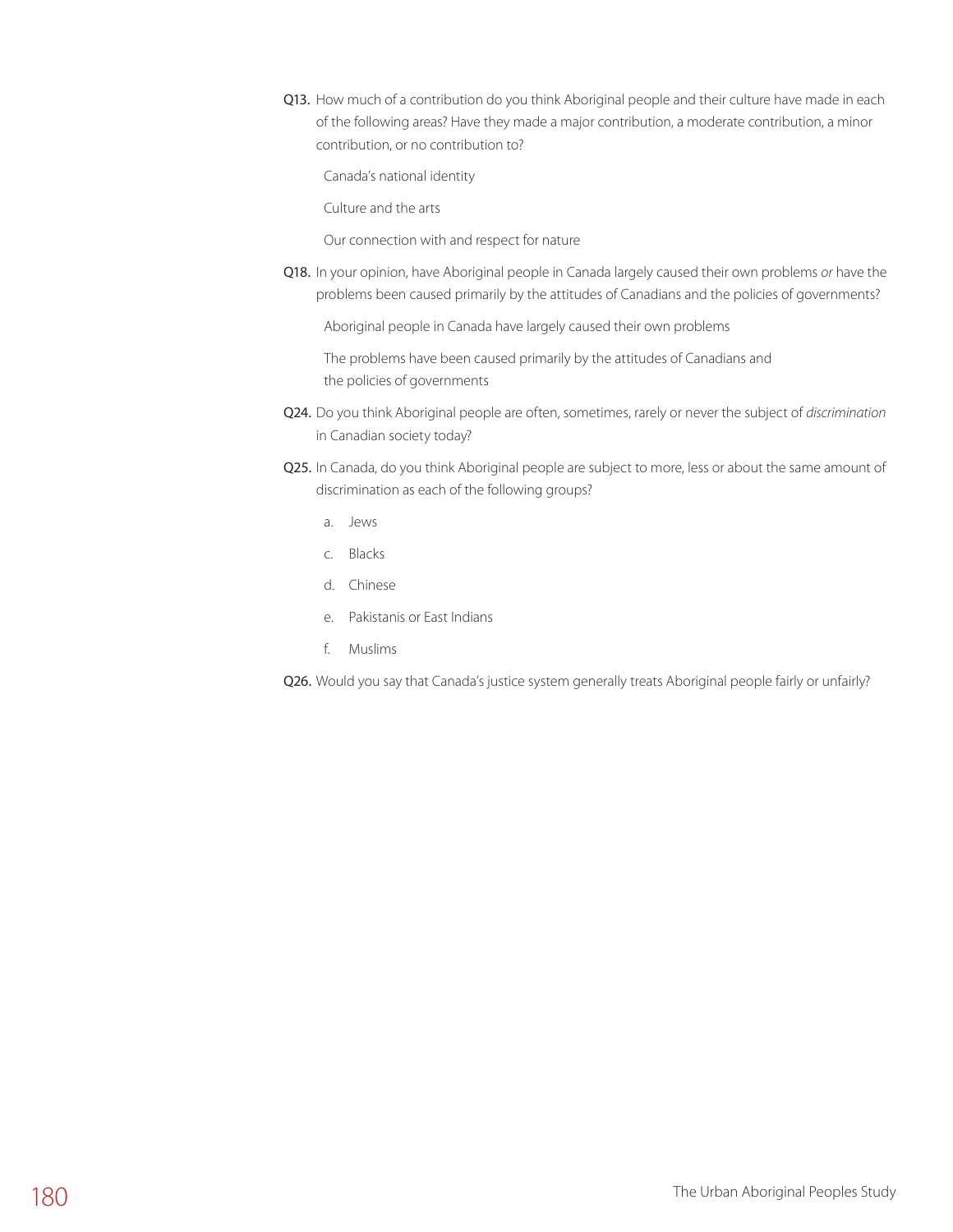In this section, a detailed description of each of the four segments (Cultural Romantics, Dismissive Naysayers, Connected Advocates and Inattentive Skeptics) is provided that includes their key characteristics, and specific demographic and regional profiles.

## Cultural Romantics

#### *Cultural Romantics are 45 percent of NA urban Canadians.*

**Cultural Romantics** represent the largest number (45%) of NA urban Canadians overall. The most idealistic and optimistic of the four segments, Cultural Romantics are unique from other segments in that they possess the strongest belief in the artistic and cultural contributions of Aboriginal peoples to Canadian society. They are most likely of the four segments to think Aboriginal peoples and their culture have made a *major* contribution to Canada's national identity, and its culture and arts, and to believe Aboriginal history and culture is an important symbol of Canadian national identity.

Appendix B: Non-Aboriginal Urban Canada's Four Views of Aboriginal People

| <b>KEY CHARACTERISTICS</b>                                                                  |                                                              |  |  |
|---------------------------------------------------------------------------------------------|--------------------------------------------------------------|--|--|
| <b>STRONGER ON</b>                                                                          | <b>WEAKER ON</b>                                             |  |  |
| Artistic and cultural contributions of Aboriginal peoples                                   | Contact with Aboriginal peoples                              |  |  |
| Interest in having more Aboriginal friends                                                  | Belief that Aboriginal peoples are subject to discrimination |  |  |
| Belief that current relations between Aboriginal<br>and non-Aboriginal peoples are positive |                                                              |  |  |
| Optimism about Aboriginal people's future quality of life                                   |                                                              |  |  |



Arts and culture is also their major source of exposure to Aboriginal peoples. Cultural Romantics, like Dismissive Naysayers and Inattentive Skeptics, have less personal contact with Aboriginal people than Connected Advocates. However, they are most likely of the four segments to be exposed to Aboriginal peoples through cultural activities (such as reading a book, attending an exhibit or watching a film about Aboriginal peoples). They are also more likely than average to say they have an interest in having more Aboriginal friends.

Much less likely than Connected Advocates to think Aboriginal peoples are subject to discrimination, Cultural Romantics express somewhat contradictory views of Aboriginal people vis-à-vis other groups in Canadian society. Along with Inattentive Skeptics, they are most likely of the four segments to think Aboriginal people are just the same as non-Aboriginal people. However, also like Inattentive Skeptics, when asked if Aboriginal people are just like other cultural or ethnic groups in Canadian society, or have unique rights and privileges as the first inhabitants of Canada, Cultural Romantics are more likely than not to believe Aboriginal peoples have unique rights and privileges.

They are more likely than Connected Advocates and Dismissive Naysayers, but not as likely as Inattentive Skeptics, to describe current relations between Aboriginal people and non-Aboriginal people in Canada today as positive.

Finally, Cultural Romantics are the most likely of the four segments to be optimistic that Aboriginal people's quality of life in Canadian cities will improve to the same level as non-Aboriginal people in the next generation.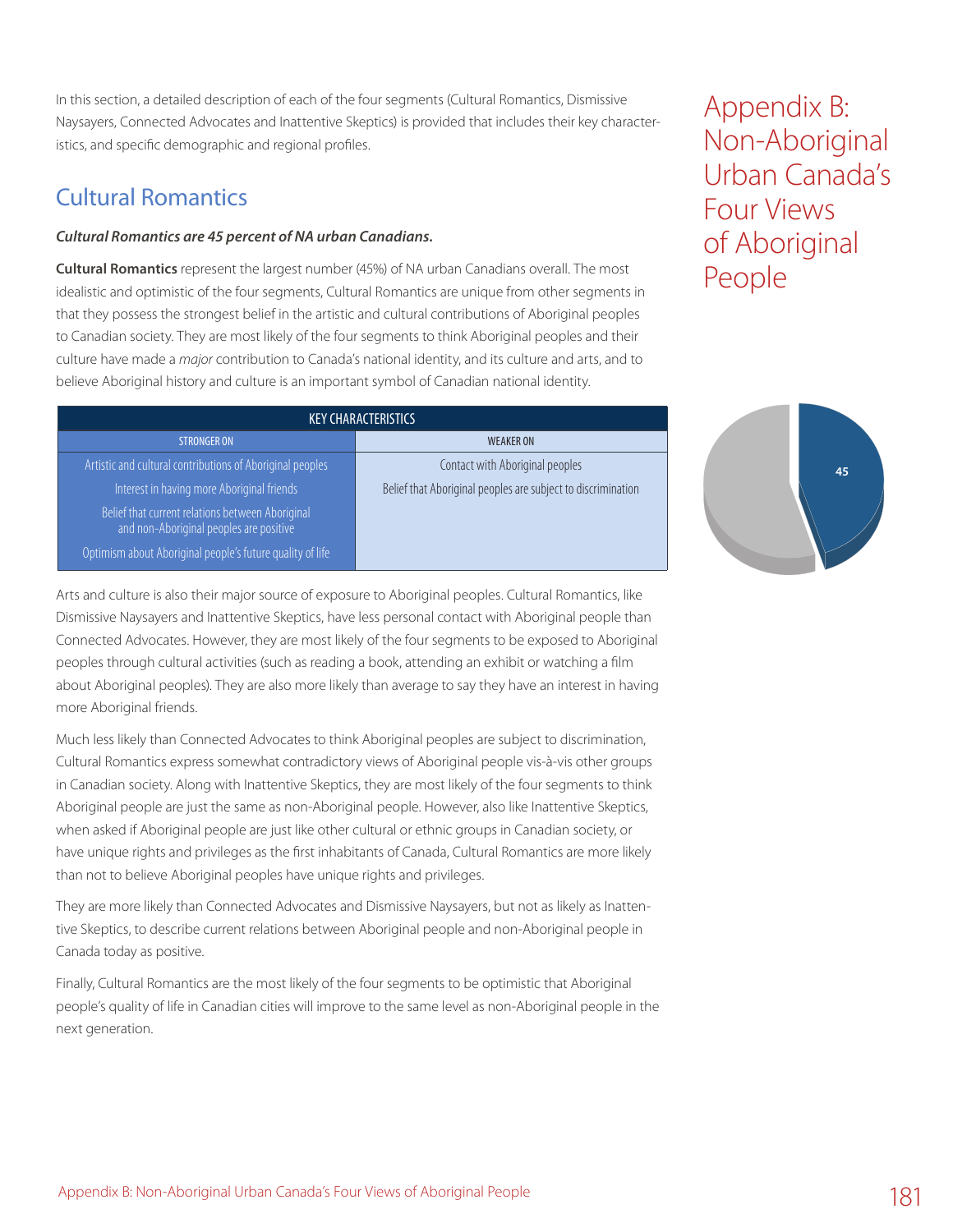### Regional and demographic characteristics

Cultural Romantics include a higher than average proportion of Torontonians (41% versus 34% overall) and lower than average numbers of Montrealers (20% versus 25% overall). The segment contains slightly more women than men (55% and 45%, respectively). Cultural Romantics typically possess a college or university education, although they are not as highly educated as Connected Advocates. They are also more likely to be middle income (\$30,000 to \$60,000 and \$60,000 to \$80,000).

### Dismissive Naysayers

**24**

#### *Dismissive Naysayers are 24 percent of NA urban Canadians.*

Representing the second largest group of NA urban Canadians (24%), **Dismissive Naysayers** are largely the opposite of Connected Advocates. They are most likely to possess a negative outlook towards Aboriginal peoples, namely that Aboriginal peoples are entitled, isolated from broader Canadian society by their own volition, and largely the cause of their own problems.



Dismissive Naysayers are the opposite of Cultural Romantics in that they are the most likely of the four groups, by far, to think Aboriginal peoples and their culture have made minor or no contribution to Canada's national identity. They have an average level of contact with Aboriginal people but almost as little exposure to Aboriginal cultural activities as Inattentive Skeptics.

Dismissive Naysayers are the most likely of the four segments to believe Aboriginal people are different from non-Aboriginal people because they have different constitutional rights and privileges, and receive assistance from the government. They are also most likely to think of welfare/use of social assistance/handouts when they are asked what first comes to mind when they think of Aboriginal people in Canada.

They are the most likely of the four segments to think Aboriginal people are just like other cultural or ethnic groups (more than one in two Dismissive Naysayers think this is true, compared to just over one in three Cultural Romantics and Inattentive Skeptics, and one in four Connected Advocates).

Over four in ten Dismissive Naysayers think Aboriginal people want to preserve their cultural practices and traditions by having as little contact as possible with Canadian society, compared to one-quarter of Inattentive Skeptics, three percent of Connected Advocates and one percent of Cultural Romantics.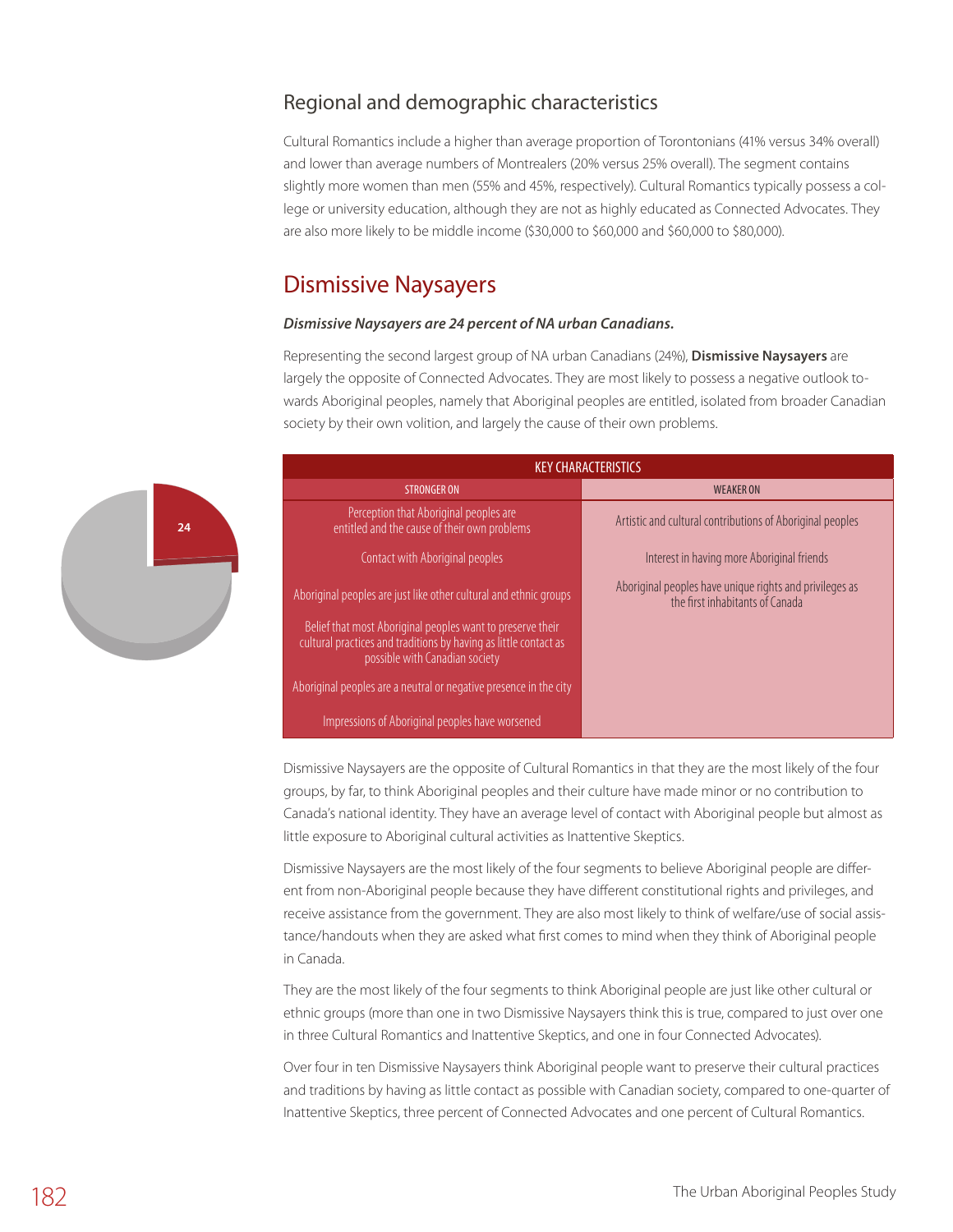They are the most likely of the four segments to perceive Aboriginal people and communities as a neutral or negative presence in their city, despite living in cities with them; few view their presence positively.

Most likely of the four groups to think Aboriginal people are the cause of their own problems; discriminated, yes, but it is their own fault.

They are most likely of the four segments, by a wide margin, to say their impressions of Aboriginal people have worsened in the past few years.

Among the few who say their impressions have improved, they are most likely among the four segments to feel this way because they believe Aboriginal peoples have made economic and educational progress.

Finally, Dismissive Naysayers are most likely to say they have no interest in having more Aboriginal friends.

### Regional and demographic characteristics

Dismissive Naysayers are a larger proportion of the NA urban Canadian population in western cities (Calgary, Edmonton, Saskatoon, and Winnipeg), Thunder Bay and Montreal.

They are the least educated of the four segments (45% have a high school or less compared to an average of 36%) and tend to be older (i.e., over 35 years of age).

## Connected Advocates

#### *Connected Advocates are 17 percent of NA urban Canadians.*

The third largest segment of NA urban Canadians (17%), **Connected Advocates** are unique from the other segments in their relatively high level of contact with urban Aboriginal peoples and the belief among many that Aboriginal peoples are often subject to discrimination in Canadian society.

Connected Advocates, like Dismissive Naysayers, are more likely to think Aboriginal peoples are different from non-Aboriginal peoples, but for completely different reasons. Connected Advocates, like Cultural Romantics, think Aboriginal are different from non-Aboriginal people because they possess a unique cultural identity. But they are also the most likely to see Aboriginal peoples as different because of their perceived socio-economic disadvantage and exposure to discrimination.

| <b>KEY CHARACTERISTICS</b>                                                                  |                                                                                             |  |  |
|---------------------------------------------------------------------------------------------|---------------------------------------------------------------------------------------------|--|--|
| <b>STRONGER ON</b>                                                                          | <b>WEAKER ON</b>                                                                            |  |  |
| Contact with Aboriginal peoples                                                             | Perception that Aboriginal peoples are entitled<br>and the cause of their own problems      |  |  |
| Belief that Aboriginal peoples are often<br>subject to discrimination                       | Belief that current relations between Aboriginal<br>and non-Aboriginal peoples are positive |  |  |
| Aboriginal peoples have unique rights and privileges<br>as the first inhabitants of Canada  | Optimism about Aboriginal peoples' future quality of life                                   |  |  |
| Aboriginal peoples have been subject to unfair treatment<br>and socio-economic disadvantage |                                                                                             |  |  |
| Impressions of Aboriginal peoples have improved                                             |                                                                                             |  |  |

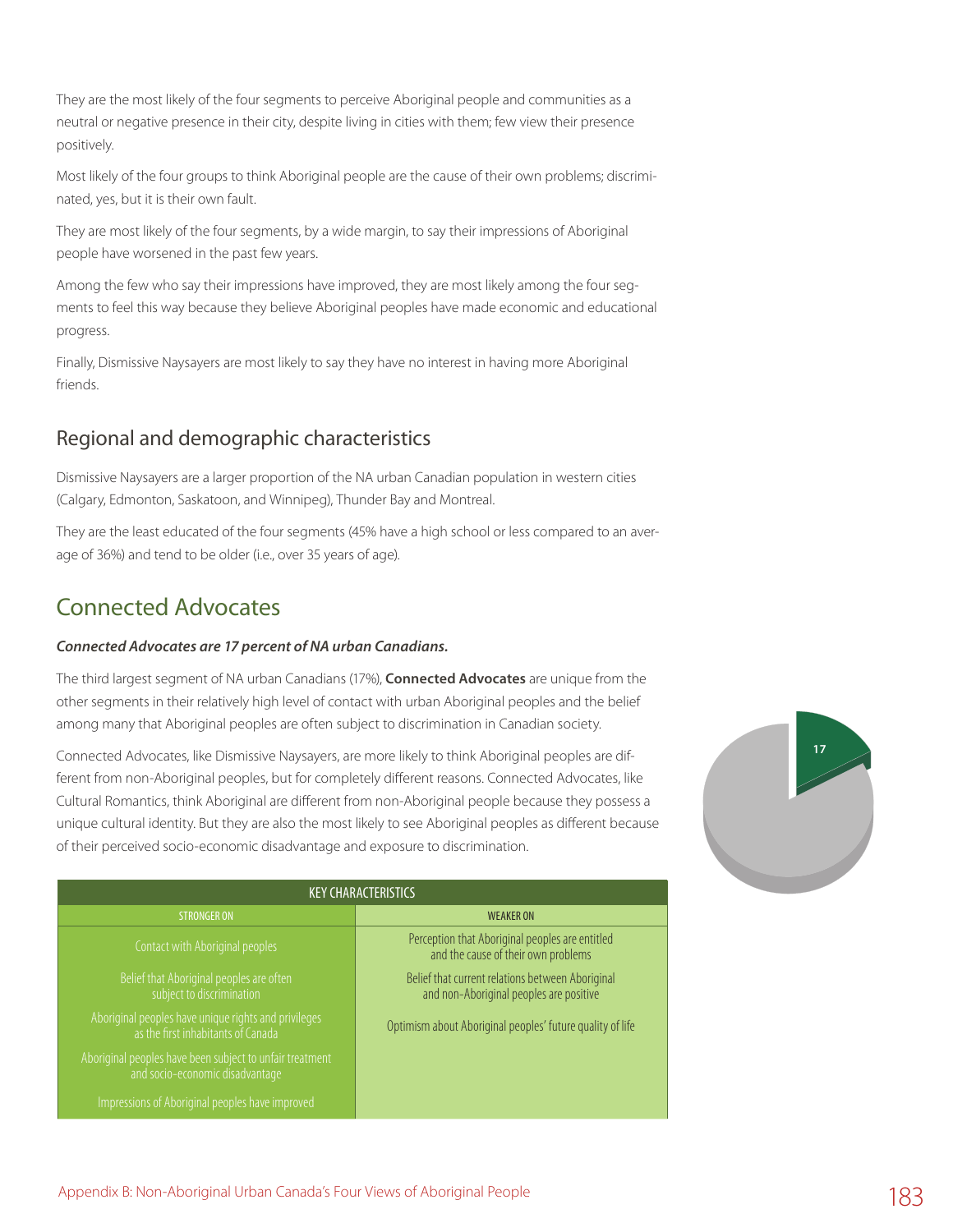As mentioned, what truly distinguishes Connected Advocates from the other three segments is that they are most likely to see Aboriginal peoples as subject to discrimination, and feel it is the most important issue facing Aboriginal people living in cities across Canada today. Three-quarters (74%) of Connected Advocates think Aboriginal people are often the subject of discrimination in Canadian society compared to some four in ten Cultural Romantics (38%), three in ten Dismissive Naysayers (29%) and less than two in ten Inattentive Skeptics (17%). Furthermore, consistently, and unlike any other segment, majorities feel Aboriginal people are subject to more discrimination than other groups in Canadian society such as Jews, Blacks, Pakistanis or East Indians, Muslims and Chinese.

Unlike Cultural Romantics, Connected Advocates combine a belief in Aboriginal peoples' artistic and cultural contributions with a belief that Aboriginal peoples have been subject to unfair treatment and socio-economic disadvantage:

- • They are most likely of the four segments, by far, to have heard or read about Indian residential schools.
- • Most likely of the four segments to think Aboriginal peoples have unique rights and privileges as the first inhabitants of Canada.
- • Most likely of the four segments to think Aboriginal peoples have fewer socio-economic opportunities compared to non-Aboriginal people in the city.
- • Most likely of the four groups to think Canada's justice system treats Aboriginal people unfairly.
- • With Cultural Romantics, share the perceptions that Aboriginal peoples' problems have been caused primarily by the attitudes of Canadians and policies of governments.
- • Most likely of the four groups to have mistreatment/abused/misunderstood by citizens and government first come to mind when they think of Aboriginal people in Canada.

They are as likely as Dismissive Naysayers, to think current relations between Aboriginal people and non-Aboriginal people in Canada today are *negative* (but clearly for different reasons).

Connected Advocates are most likely to say their impressions of Aboriginal people have gotten better in the past few years, and are most likely across the four groups to attribute this to the fact that they have a relationship or friendship with an Aboriginal person/s and the more visible presence of Aboriginal people in their community and media.

However, Connected Advocates are more likely than any other segment to be pessimistic that Aboriginal people's quality of life in Canadian cities will improve to the same level as non-Aboriginal people in the next generation.

### Regional and demographic characteristics

Connected Advocates include a higher than average proportion of NA urban Canadians in Regina, Saskatoon and Winnipeg. Also comprise a higher proportion of men than women. Most likely of the four segments to be English-speaking, they are also the most educated of the four segments (six in ten possess a college/university or post-graduate degree).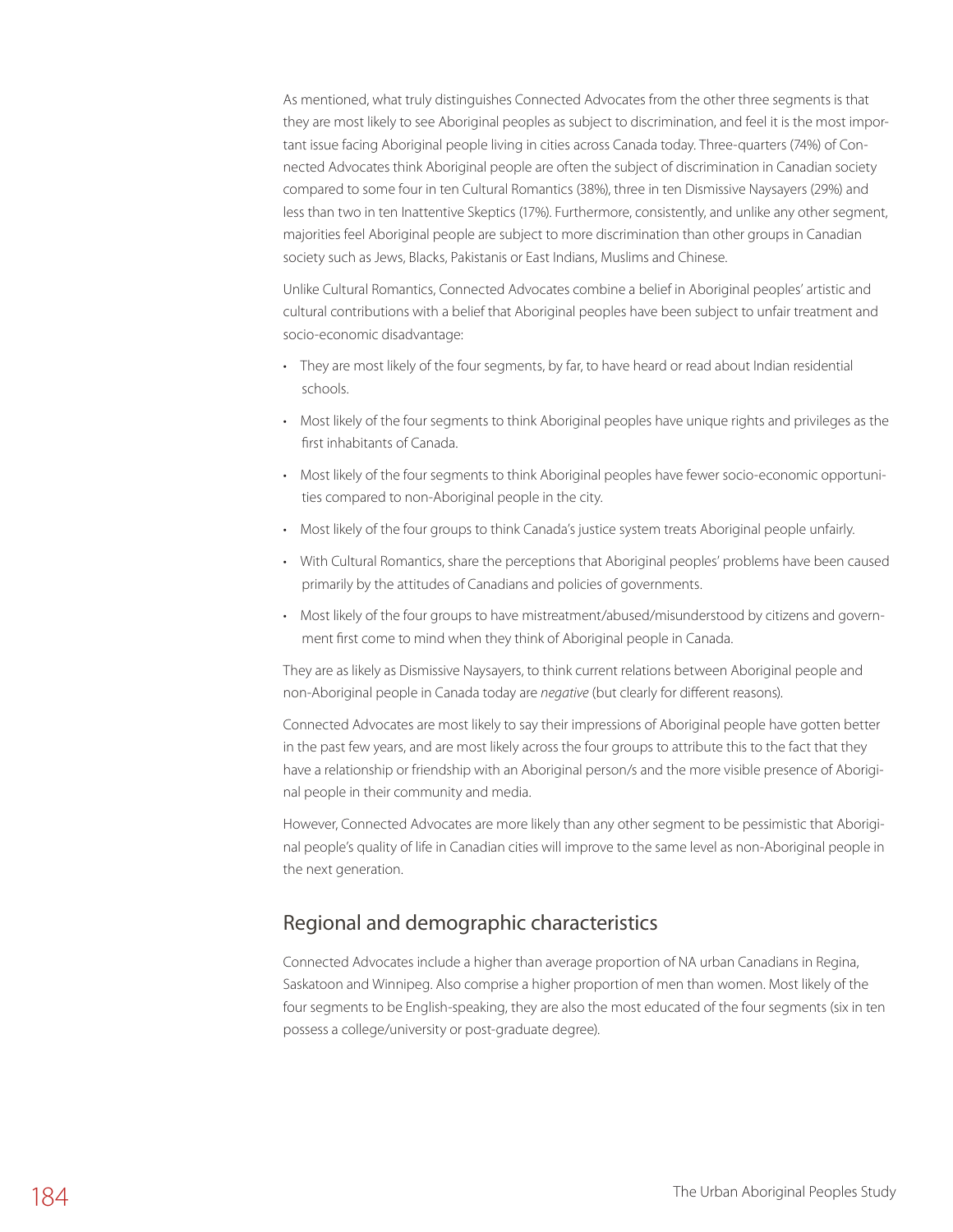## Inattentive Skeptics

#### *Inattentive Skeptics are 14 percent of NA urban Canadians.*

**Inattentive Skeptics** represent the smallest group (14%) of NA urban Canadians.

They are distinguished by the fact that they are the least likely of the four groups to think Aboriginal people experience discrimination.

| <b>KEY CHARACTERISTICS</b>                                                                  |                                                                          |  |  |
|---------------------------------------------------------------------------------------------|--------------------------------------------------------------------------|--|--|
| <b>STRONGER ON</b>                                                                          | <b>WEAKER ON</b>                                                         |  |  |
| Aboriginal peoples have the same socio-economic<br>opportunity as non-Aboriginal people     | Artistic and cultural contributions of Aboriginal peoples                |  |  |
| Belief that current relations between Aboriginal and<br>non-Aboriginal peoples are positive | Belief that Aboriginal peoples are subject to discrimination             |  |  |
|                                                                                             | Awareness of an Aboriginal community and issues facing this<br>community |  |  |



They have the least amount of contact with Aboriginal peoples.

Most likely to think Aboriginal people are treated fairly by the justice system.

On par with Dismissive Naysayers in their very limited cultural exposure to Aboriginal people.

They are also most likely to be unaware of an Aboriginal community in their city, and almost all are unaware of Aboriginal organizations in their city.

Significant minorities (although considerably fewer than Dismissive Naysayers) think Aboriginal people have made a minor or no contribution at all to Canada's national identity, or its culture and arts.

Inattentive Skeptics, with Dismissive Naysayers close behind, are most likely to be unable to offer an opinion on what is the most important issue facing Aboriginal people in Canada today. Furthermore, half of Inattentive Skeptics, more than any other group, are unable to offer an opinion on what is the most important issue facing Aboriginal people living in Canadian cities today.

They are less likely than Connected Advocates and Cultural Romantics to think problems have been caused primarily by the attitudes of Canadians and the policies of governments, but not as much as Dismissive Naysayers.

They are most likely of the four segments to have not read or heard anything about Indian residential schools.

They are most likely of the four segments to describe the current relations between Aboriginal people and non-Aboriginal people in Canada today as at least somewhat positive (they don't know any better).

In general, Inattentive Skeptics have the least amount of exposure to Aboriginal cultural activities of the four segments.

In general, Inattentive Skeptics are most likely to think Aboriginal people have the same socio-economic opportunity as non-Aboriginal people in the city.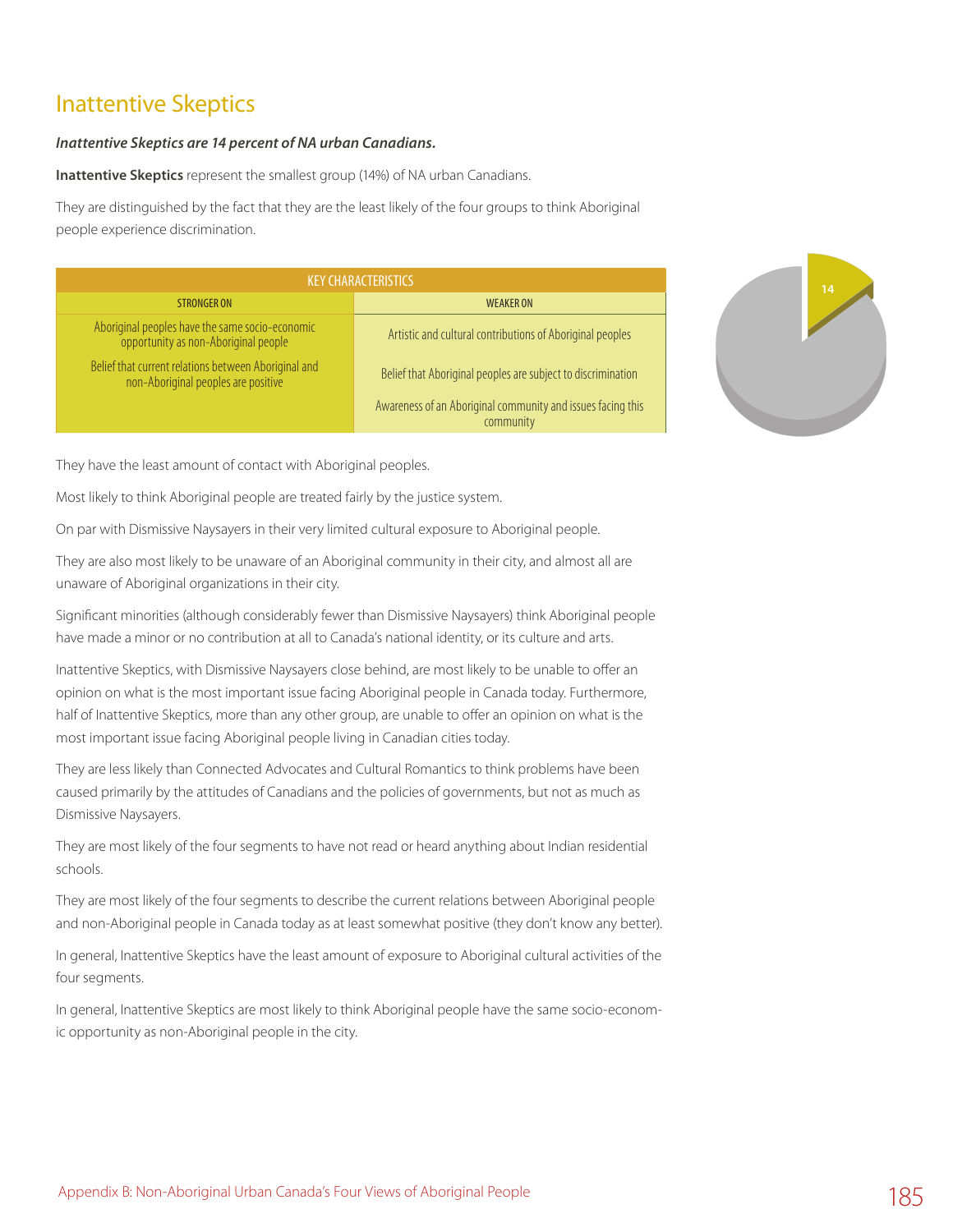### Regional and demographic characteristics

There are a disproportionate number of Inattentive Skeptics who are French-speaking and live in Montreal.

Attitudes span all ages and education levels in this group; composed fairly evenly of those who are well educated and not well educated.

## Cultural Romantics, Dismissive Naysayers, Connected Advocates and Inattentive Skeptics across urban Canada

Each of the four groups of NA urban Canadians live in the 10 cities in the study, but to varying degrees.

Cultural Romantics, the largest of the four segments, comprise more than one-half of NA urban Canadians in Halifax and Toronto, but this number drops to one-third in cities such as Regina and Winnipeg, rising back up to 45 percent of NA urban Canadians in Vancouver.

Cities with the largest Aboriginal populations are also among those cities with the largest proportions of Dismissive Naysayers, such as Edmonton, Calgary and Saskatoon. However, these cities also have some of the largest proportions of Connected Advocates among NA urban Canadians.

Clearly, one thing NA urban Canadians in western cities are not is Inattentive Skeptics. The smallest of the four segments, Inattentive Skeptics are most likely to live in Montreal and, to a lesser degree, Toronto and Thunder Bay.